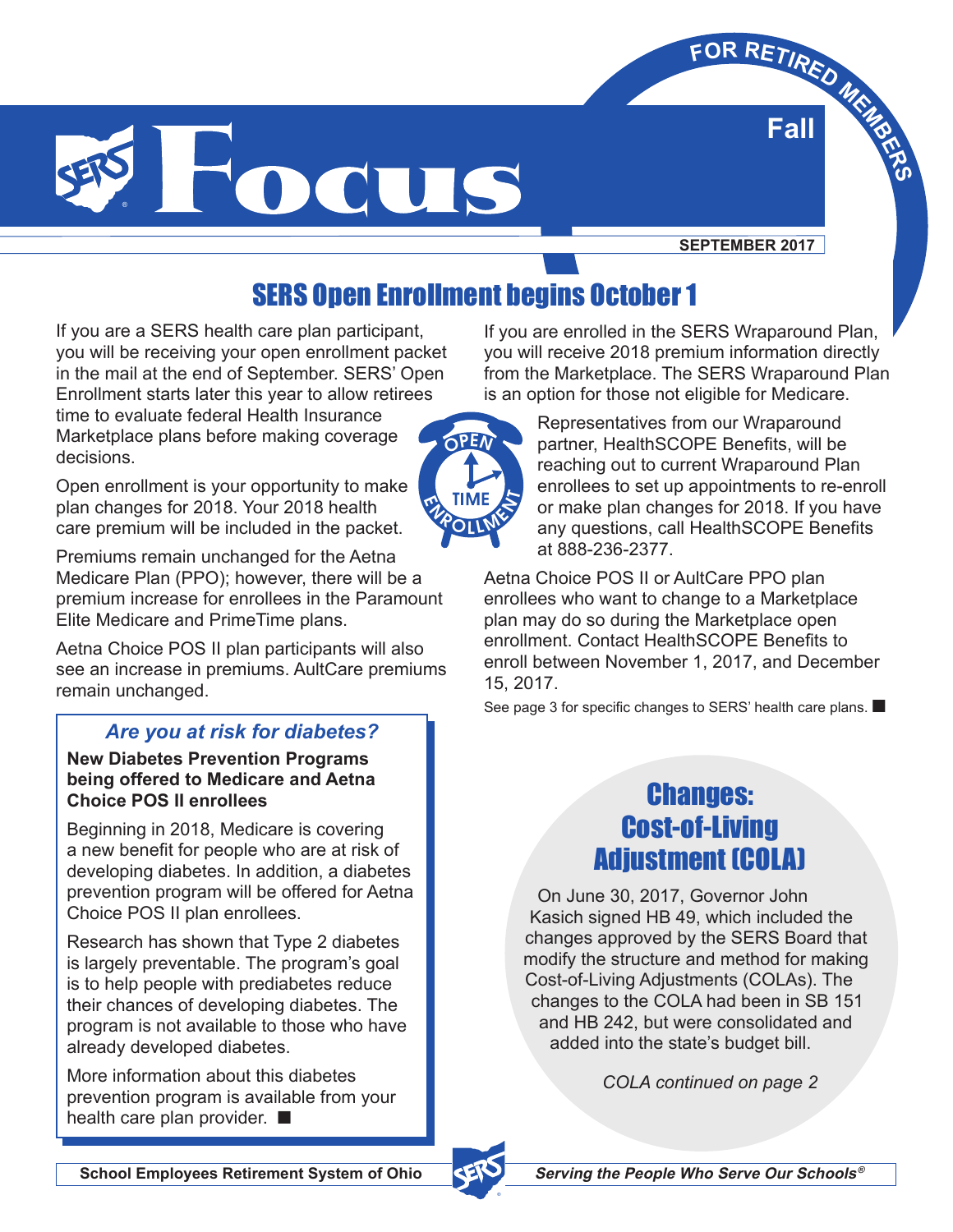## Financial Planning AFTER Retirement? Absolutely

You've spent most of your life planning for retirement, and now that you've finally retired, financial planning is over, right? Not quite.

According to the websites Investopedia.com and FinancialEngines.com, financial planning after retirement may be just as important as it was before retirement.

As a SERS retiree, you get a pension that provides a dependable income for the rest of your life, but, many SERS retirees also have other sources of retirement income that need regular attention.

According to a membership survey conducted in 2012, 40% of SERS members had supplemental retirement savings in Ohio Deferred Compensation, 403(b) plans, IRAs, or 401(k)s. If you have accounts like these, you should make a plan to withdraw savings from them without taking out too much. This can be difficult because your account balance will go up or down every year based on investment income. Also keep in mind that beginning April 1 the year after you reach age 70-1/2, you must take required minimum distributions from these accounts due to federal government regulations.

Your post-retirement planning also should include periodic reviews of your beneficiary choices on assets such as your pension, IRAs, 403(b) plans, life insurance, and annuities. The designated beneficiaries on these assets override any instructions in your will, so it's a good idea to make sure they are as you want them.



Finally, because health care can be a major expenditure during retirement, you should regularly review your Medicare coverage. Make sure you continue to pay your Medicare Part B premium because it is required for Medicare Advantage plans like those that SERS provide. There may also be a permanent financial penalty if you allow Part B coverage to lapse and later re-enroll.

Even though financial planning is not at the top of everyone's retirement to-do list, a little time spent on the tasks above will provide peace of mind so you can focus on more enjoyable retirement activities. ■

#### *COLA continued from front page*

The final legislation included the following:

- 1. Changed the System's COLA from a fixed 3% annual increase to a COLA based on the Consumer Price Index (CPI-W), with a cap of 2.5% and a floor of 0%
- 2. Gave the Board the authority to award or suspend the COLA, or to adjust the COLA above or below CPI-W; however, any adjustment above or below CPI-W could only be enacted if the system's actuary determines it would not materially impair the fiscal integrity of the system, or is necessary to preserve the fiscal integrity of the system

This legislation will allow SERS to address immediate financial challenges and long-term funding goals. Over the next few months, the Board will finalize a COLA implementation plan for the coming years. The plan will be reviewed annually to make sure it adequately addresses SERS' financial goals.

There may be some additional clarification of the Board's authority in subsequent legislation.

Since the COLA was introduced in 1971, there have been eight COLA and ad hoc changes. These included implementing and removing waiting periods, adjusting fixed rates, using a rate tied to the CPI-W, and one-time increases. ■

Published by the **School Employees Retirement System of Ohio**

300 E. Broad St., Suite 100 Columbus, OH 43215-3746 ■ 614-222-5853 ■ Toll-Free 800-878-5853 ■ www.ohsers.org

#### **RETIREMENT BOARD**

Daniel L. Wilson Chair, *Appointed Member*

James A. Rossler, Jr. Vice-Chair, *Appointed Member* Jeffrey T. DeLeone *Appointed Member* James H. Haller *Employee-Member* Christine D. Holland *Employee-Member*

Catherine P. Moss *Retiree-Member*

Barbra M. Phillips *Employee-Member*  Beverly A. Woolridge *Retiree-Member*

Vacant *Employee-Member*  Richard Stensrud *Executive Director*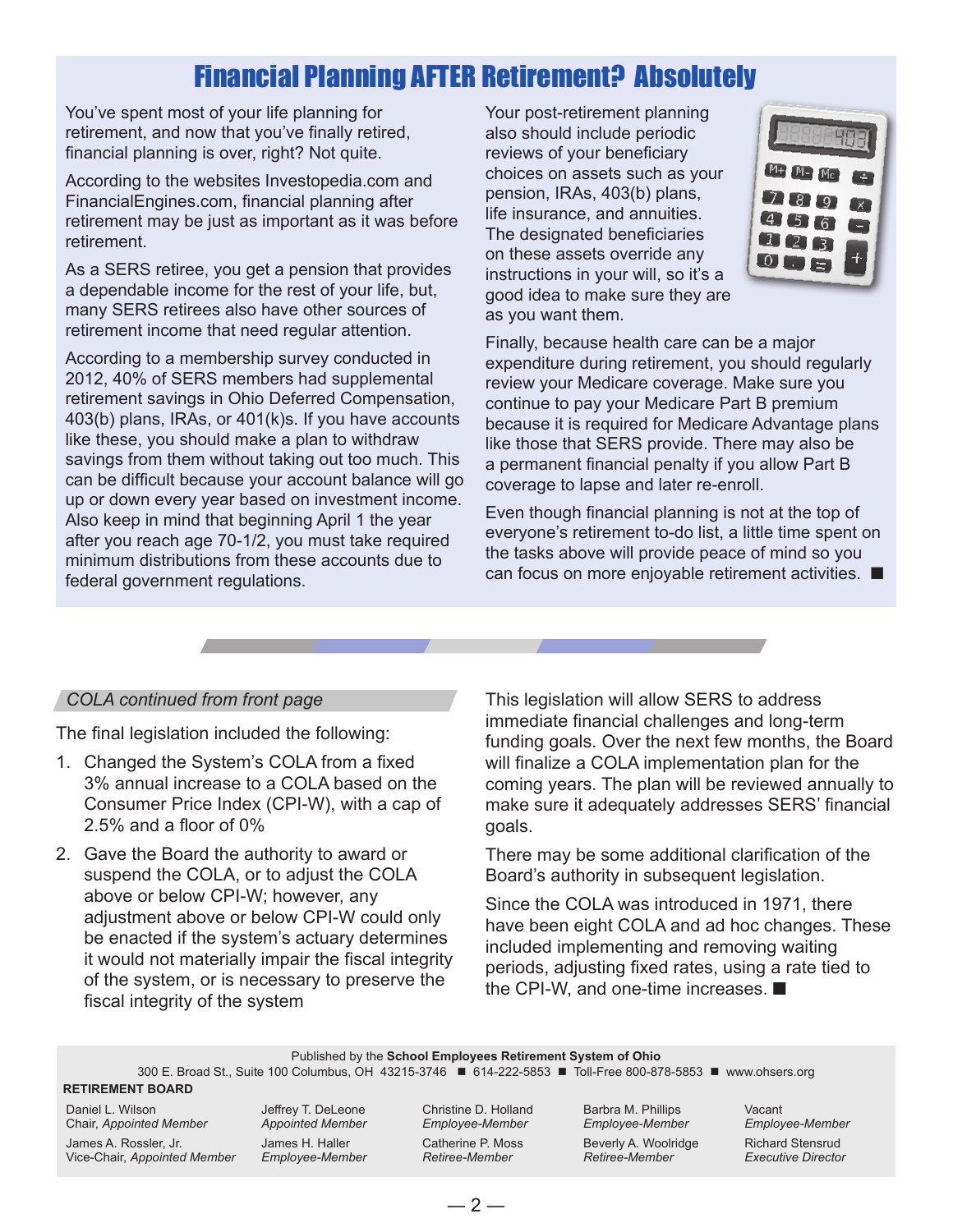# Changes to 2018 Health Care Plans

#### **MEDICARE PLAN CHANGES**

- The emergency room co-pay for all Medicare plans will increase from \$75 to \$100.
- Cost sharing for outpatient surgery and procedures will also change from a \$200 co-pay to 15% coinsurance, up to a \$200 maximum, under the Aetna and Paramount Elite Medicare plans. As a result, plan enrollees undergoing less costly procedures will pay less than the maximum amount.
- The PrimeTime plan will continue to have a \$200 co-pay for outpatient surgery/procedures.

#### **NON-MEDICARE PLAN CHANGES**

- The combined medical and prescription drug out-of-pocket maximums will increase under the Aetna Choice POS II and AultCare PPO plans. The individual maximum will increase to \$7,350 from \$7,150. The family maximum will increase to \$14,700 from \$14,300.
- Beginning in 2018 for the non-Medicare plans only, Express Scripts and AultCare enrollees who take maintenance medications must use home

delivery for refills beginning January 1, 2018.

A prescription for a new maintenance medication may be filled for the first time at retail, but after that, home delivery must be used in order to be covered. Maintenance medications are prescriptions used to treat chronic or long-term conditions. Some examples are medications used to treat high blood pressure, heart disease, asthma, and diabetes.

The one exception is insulin refills under the Express Scripts prescription plan. Enrollees will have the option of using a retail Walgreens Pharmacy for insulin refills. Walgreens is part of Express Scripts' Diabetic Care Value Program.

• Aetna Choice POS ll only – all specialty medication must be filled (including the first fill) through Accredo, Express Scripts' specialty pharmacy. The only exception would be for medication prescribed typically on the same day as hospital discharge; purchase of these few medications would be permitted through a retail pharmacy. ■

### Act Now to Enroll in Dental and Vision Coverage

Open enrollment is the time to enroll in SERS' dental and vision coverage for the upcoming year.

As long as you are eligible for SERS' health care coverage, you can sign up for dental and vision.

For the second year in a row, there will be no changes in dental and vision premiums. VSP's frame allowance will increase by \$30 to \$180.

If you currently have dental and/or vision coverage, you will remain enrolled until you tell us to cancel it. You do not have to re-enroll each year.

To join a plan for the first time, you should complete the enrollment form being mailed later this month, and return it to SERS by November 15, 2017. Coverage begins on January 1, 2018. ■

## Create Your Account Today

As a member or a survivor of a deceased SERS member, we encourage you to set up an online account on our secure website to monitor your pension payments and access other important information. Just visit www.ohsers.org and click on the "Account Login" button to get started.

By creating an online account, you are able to



access your payment information any time, and see each monthly payment

at least two business days before receiving your actual payment.

#### *Previous Account Owners: A New Account Login is Required*

If you previously created a SERS account but have not logged into it since March 2017, you must create a new account the next time you log in.

To take advantage of computer system upgrades that increase functionality, expand capabilities, and upgrade security features, a new account is necessary. ■

 $-3-$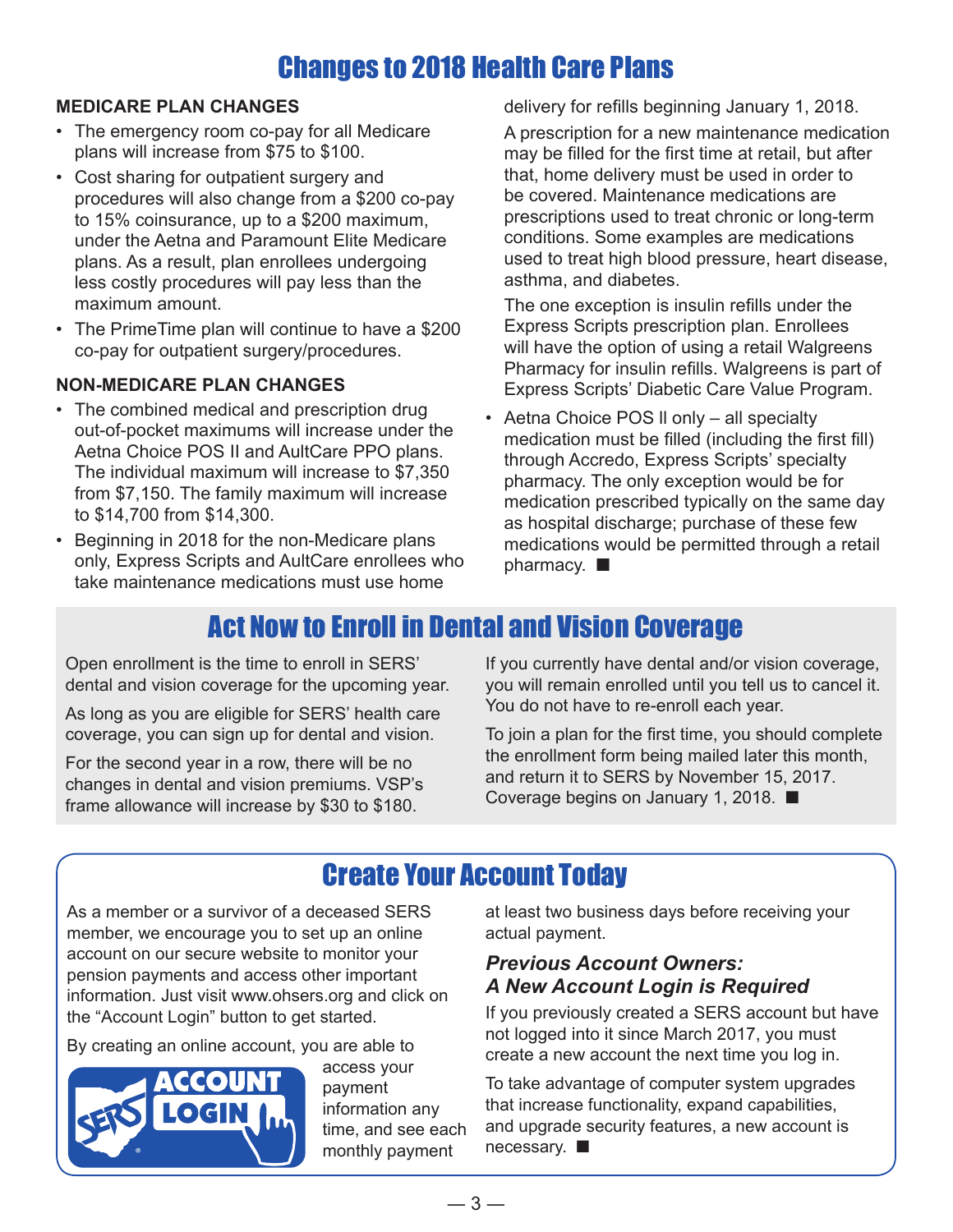## One Ring Away: Phone Scams

Every time you answer your phone, remember to be aware of scams. There doesn't seem to be a shortage of clever scammers or creative ways designed to steal your money by phone.

Watch for:

- Phone messages with a computer-generated voice stating that you won a prize.
- Phone calls from your grandson, granddaughter, nephew, or niece, saying he/ she has car trouble, or is in some kind of jam, and needs you to send money fast.
- Phone calls from the IRS.
- Phone calls from your bank requesting personal information or account numbers due to a security breach.
- Phone calls from charity organizations asking for your debit card number.
- Phone calls from federal courts, U.S. Marshals, or law enforcement officers threatening arrest and seeking to collect a fine for failing to report for jury duty.
- Phone calls saying that you won a money prize, but in order to be awarded the prize,

you need to pay the taxes on it, so you have to send money.

• Phone calls asking, "Can you hear me?"

Once you reply, "Yes," you have actually given permission for some scammer to access your personal information, or you have unknowingly agreed to purchase something. If you receive a call like this, say "No," or simply hang up the phone.

Outsmart those thieves. Be on guard for the telltale signs of a scam, and if you have caller ID, always check the number before you pick up the phone.

"Out of Area," "800," and "888" numbers are usually indicators of foul play. Some scammers may even disguise themselves by using a local city as the caller-ID, so the call may just say, "Grove City, Ohio."

If it's a number you don't recognize, or you don't know anybody in Grove City, Ohio, be careful when you answer. Or better yet, let the answering machine or voicemail pick up the call. You'll find that scammers don't leave messages. ■

# 2017 Payment Schedule

Your payment from SERS is directly deposited into your bank account on the dates listed. Payments are usually deposited on the first day of the month. If the first day of the month falls on a weekend or holiday, your payment will be deposited on the previous business day.

| <b>September</b> | September 1, 2017       |
|------------------|-------------------------|
| <b>October</b>   | September 29, 2017      |
| <b>November</b>  | <b>November 1, 2017</b> |
| <b>December</b>  | December 1, 2017        |

### *Quarterly Payment Stubs*

You receive a payment stub from SERS four times a year. This quarter's stub is enclosed with this issue of the *Focus*. Your next stub is scheduled to arrive in December. ■

## SERS Recognized for Financial Reporting Excellence

For the 32nd consecutive year, SERS received the Certificate of Achievement for Financial Excellence in Financial Reporting from the Government Finance Officers Association of the United States and Canada (GFOA) for its FY2016 *Comprehensive Annual Financial Report*  (CAFR).

The award represents the highest achievement in government financial reporting.

SERS also has received the GFOA Award for Outstanding Achievement in Popular Annual Financial Reporting for its FY2016 *Summary Annual Financial Report* (SAFR). The SAFR is a condensed version of the CAFR. ■



 $-4-$ 

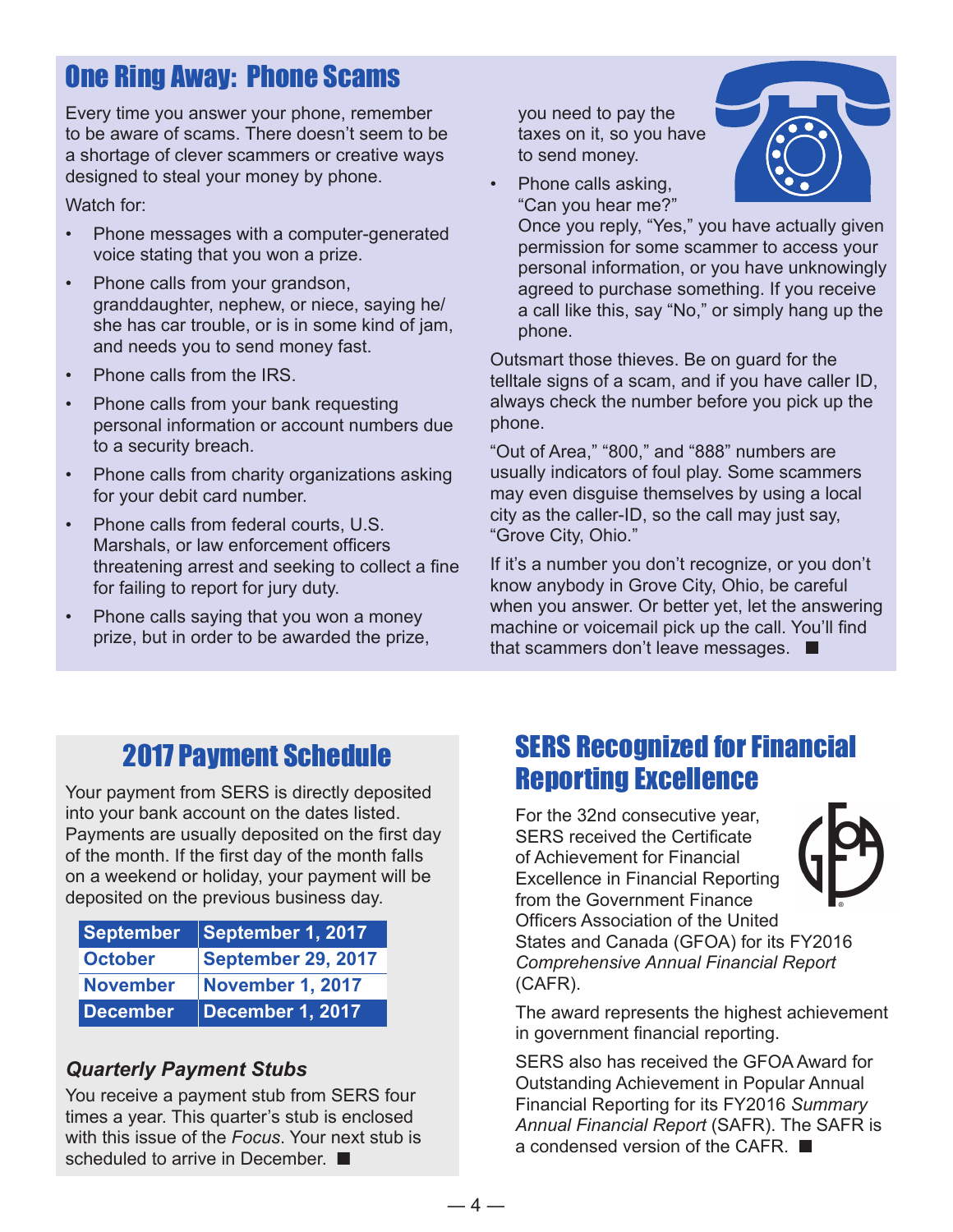

### Ray Lazar Never Imagined His Retirement Would Involve a Pile of Wood Shavings



Like other new retirees, Ray Lazar of Mantua, Ohio, had to decide how he would fill his days after a career as a bus driver and maintenance worker with the Solon City Schools.

On Ray's first day of retirement, his wife Lea admits she was a little worried. "He followed me around the house," she says, with a laugh.

Ray quickly found new ways to fill his days, which included driving part-time for a senior citizen facility. He also had more time to pursue his hobby of fishing on Lake Erie.

It was a home improvement project that led Ray down a new path in life. After adding a large deck to the couple's 1925 Sears & Roebuck home, Ray worked on turning a window into a doorway in order to access the new deck. However, finding new wood molding that matched the home's existing woodwork posed a problem.

Ray took a piece of the molding to several lumber yards but the wood didn't match anything they had. Finally, Ray says, "someone told me of a place in Mantua that used to be a saw mill."

When Ray stopped in one day – he got his answer about the mysterious wood – and much more – from the mill's owner Jim Stadtlander.

"He looked at it, scratched it, sniffed it, and licked it, and said it was green poplar," Ray says. It was then that Ray learned when first cut, green poplar is light in color but darkens with age.

During their conversation, Ray learned that Jim and his wife, Diane Harto, were master woodcarvers and taught classes. Intrigued, Ray signed up for a class at the Woodcarved Art Gallery & Studio and he hasn't looked back.

"Everyone starts out on the letter opener," he says. The next project he tackled was carving a turkey feather from a block of wood, and he has since graduated to more intricate carvings.

"As you learn more, your detail gets better," Ray says. "My class is all guys, and I might be the youngest one at 68."

There are many different types of carvings. One of Ray's classmates does all his carving using small knives while another does relief carving using wood burners.

*Wood Shavings continued on back*

### *The Warther Museum and Gardens*

As a fifth grade student, Ray Lazar recalls visiting the workshop of master carver Ernest Warther. He recalls being fascinated by a miniature factory with its many moving parts.

Today, the Warther carving collection, the button collection, Swiss gardens, original workshop, and arrowhead collection can be toured as part of the Warther Museum.

**Hours:** Open every day 9 a.m. to 5 p.m. (January and February 10 a.m. to 4 p.m.)

**Address:** 331 Karl Ave., Dover, Ohio

**Website:** http:/**/**thewarthermuseum.com

### Not All Ohio Seniors Have Enough to Eat

Have you ever worried that you would run out of food before you had money to buy more, or that you might have to choose between buying food or your medicine?

If the answer is "yes," you are not alone. Ohio ranks among the 10 worst states for senior hunger, according to The Center for Community Solutions. That translates into some 457,000 Ohioans age 60 and older who are worried about stretching their food budget.

Not having enough nutritional food can have a direct impact on your health. Because food insecure seniors take in fewer nutrients, they are more likely to suffer from diabetes and depression, and others limit their activities due to low energy levels.

The Supplemental Nutrition Assistance Program (SNAP) is a resource for seniors that can help them get the food they need.

To qualify for SNAP in Ohio, a single individual age 60 or older must have a monthly household income below \$1,980 (200% federal poverty level). Seniors can deduct a portion of their basic living expenses, including rent or mortgage payments, utilities, and medical expenses, from their monthly income to qualify for higher SNAP benefits.

To apply for SNAP benefits in Ohio, contact your local Department of Job and Family Services. You can also call the Ohio Benefit Bank toll-free at 1-800-648-1176.

If you live outside of Ohio, find your state's SNAP hotline number by visiting www.fns.usda.gov/snap. Under "Applications and Recipients", click on "State Hotline Numbers." ■